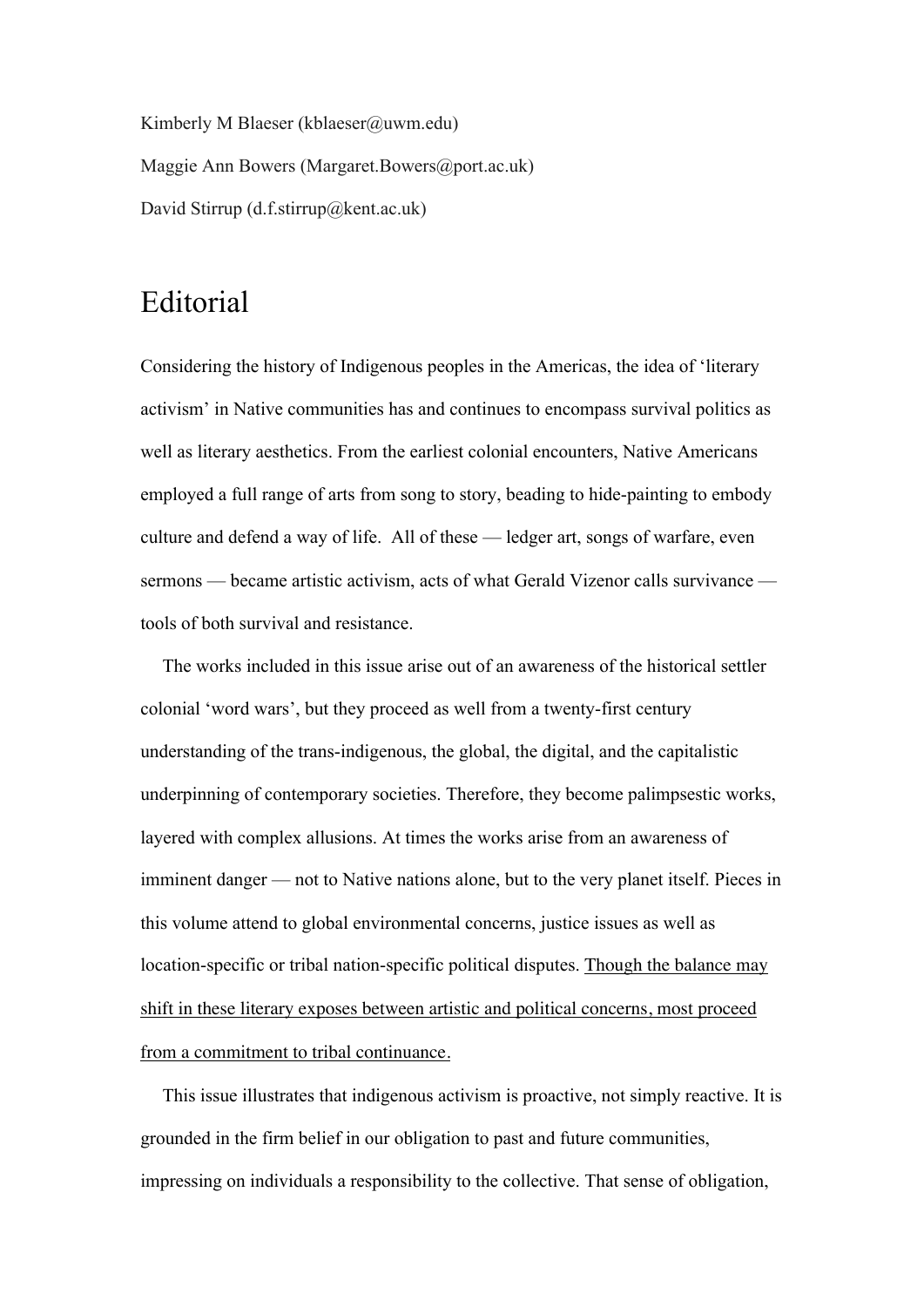encapsulated in the notion of survivance is implicit in Niigaanwewidam James Sinclair and Scott Henderson's graphic piece 'Path to Reconciliation'. While, as David Stirrup's review essay explores, many Indigenous scholars question the liberal state framework of the recent Truth and Reconciliation Commission, Sinclair and Henderson's story re-situates an apparent stand-off between First Nations and settlers concerning water protection, made prominent in Canada's Bill C-45 that threatens most of Canada's waterways. The piece's simple, but visually compelling reminder of the relationship between the land, the water, and *all* of Canada's people proposes a starting point in that mutual recognition for both present and future Indigenous-settler relationships.

The piece, representing indigenous protest, also provides a backdrop to Jessica Horton's discussion of visual art since the activism of the late 1960s. Horton shows how the visual arts furnished a path into understanding–and decolonising–an aspect of history that challenges the hegemonic narratives of the settler state. The controversy surrounding the cover artist, Jimmie Durham, whose self-identification as Cherokee has repeatedly been questioned by enrolled members of the Cherokee Nation, complicates any account of Native artistic activism. Durham, who is un-enrolled, finds himself at odds with the Native American Arts and Crafts Act (1990), which prevents him and others like him from claiming to be 'Native' artists. Whatever the truth of his claims, Durham has long been an outspoken advocate on Indigenous issues, and his art emerges boldly from his activism.

Straddling identities has taken a less prominent, but still visible, role in the poetry and prose of Ralph Salisbury, the Cherokee-Irish writer interviewed by James Mackay. Salisbury, a veteran of World War II, has established a long, distinguished career working as a 'questing, mixed-race, working-class individual in a violent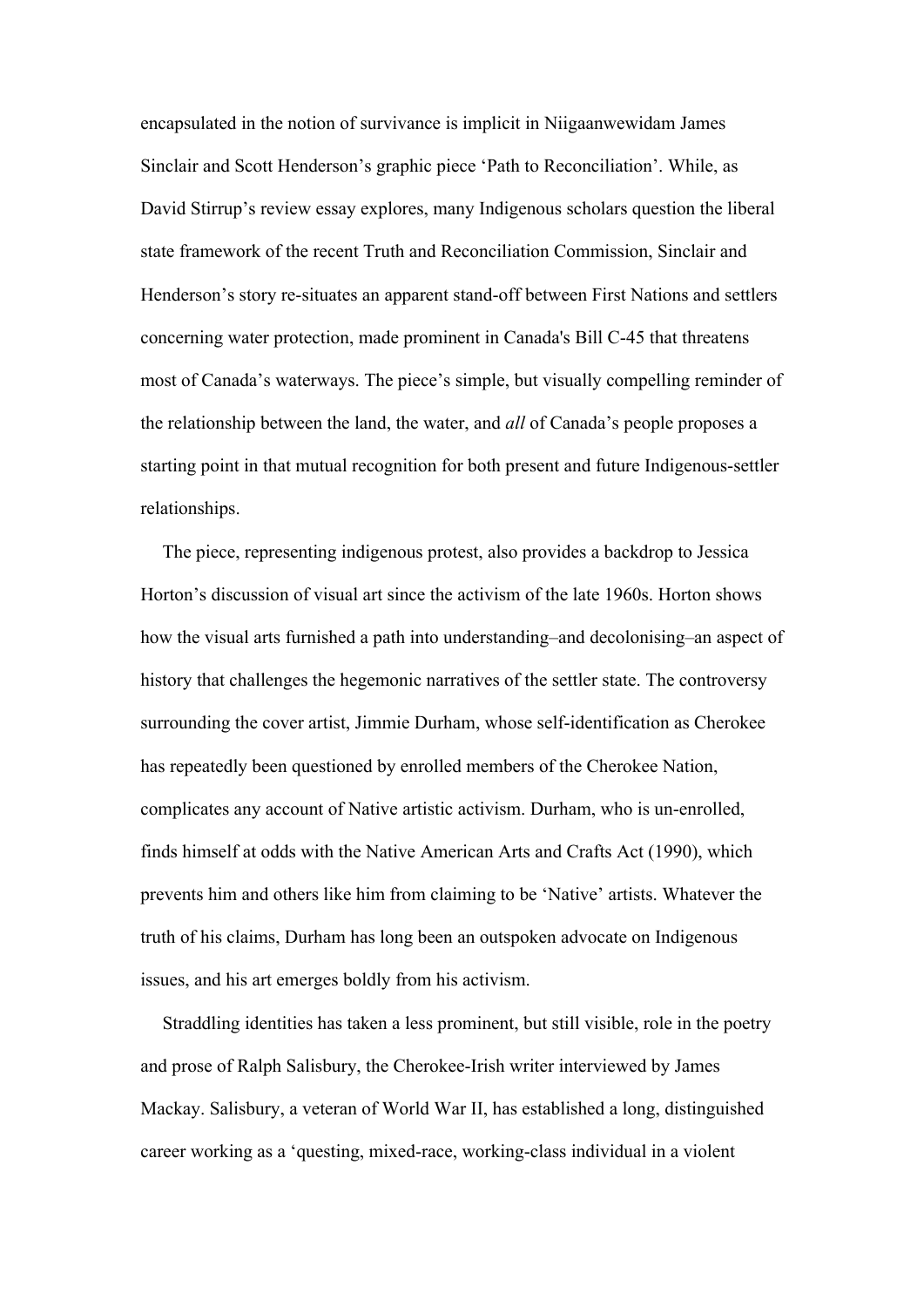world'. The violence of war — obliquely instigated his poetry career; his poetry, in turn, seeks to heal, to turn back the traumatic impacts of the violence. Maggie Bowers's essay on Louise Erdrich's novel *The Round House* and Tomson Highway's novel *Kiss of the Fur Queen* draws attention to the close correlation between colonisation itself and violence against women, proposing the need for further sovereignty to counter such violence.

Examining other effects of colonisation, the works of Jill Doerfler, Kimberly Blaeser, and Margaret Noodin each engage themselves with sovereignty and Anishinaabe-specific issues. Doerfler and Blaeser centre first on White Earth Reservation's ongoing disputes over a new constitution, tribal council jurisdiction, and what constitutes citizenship — issues such as the legal and cultural implications of citizenship based on blood quantum. Doerfler summarises the historical and legal stakes in a non-fiction essay; Blaeser playfully teases out familial, cultural, and tribal implications in a story featuring Native youth. Meanwhile, Noodin addresses Anishinaabe survivance as it is tied to language — not just language preservation, but language revitalisation and performance. The pieces of each of these Anishinaabe writers purposefully or by implication project themselves into the larger arena of Indigenous concerns around tribal governance, citizenship, Indigenous language revitalisation in the twenty-first century. Each of these writers, also powerful scholars, have produced vital work on the academic side of their advocacy as well; LeAnne Howe's reflection on the Native American Literature Symposium, explores just such interconnections between scholarship, arts, and activism, and the urgency of Indigenous-centred work in the revaluation of hegemonic narratives.

This broader perspective reminds us of the necessity of historical revision and renewal in the production of strategies for the future. Such strategies bring the vital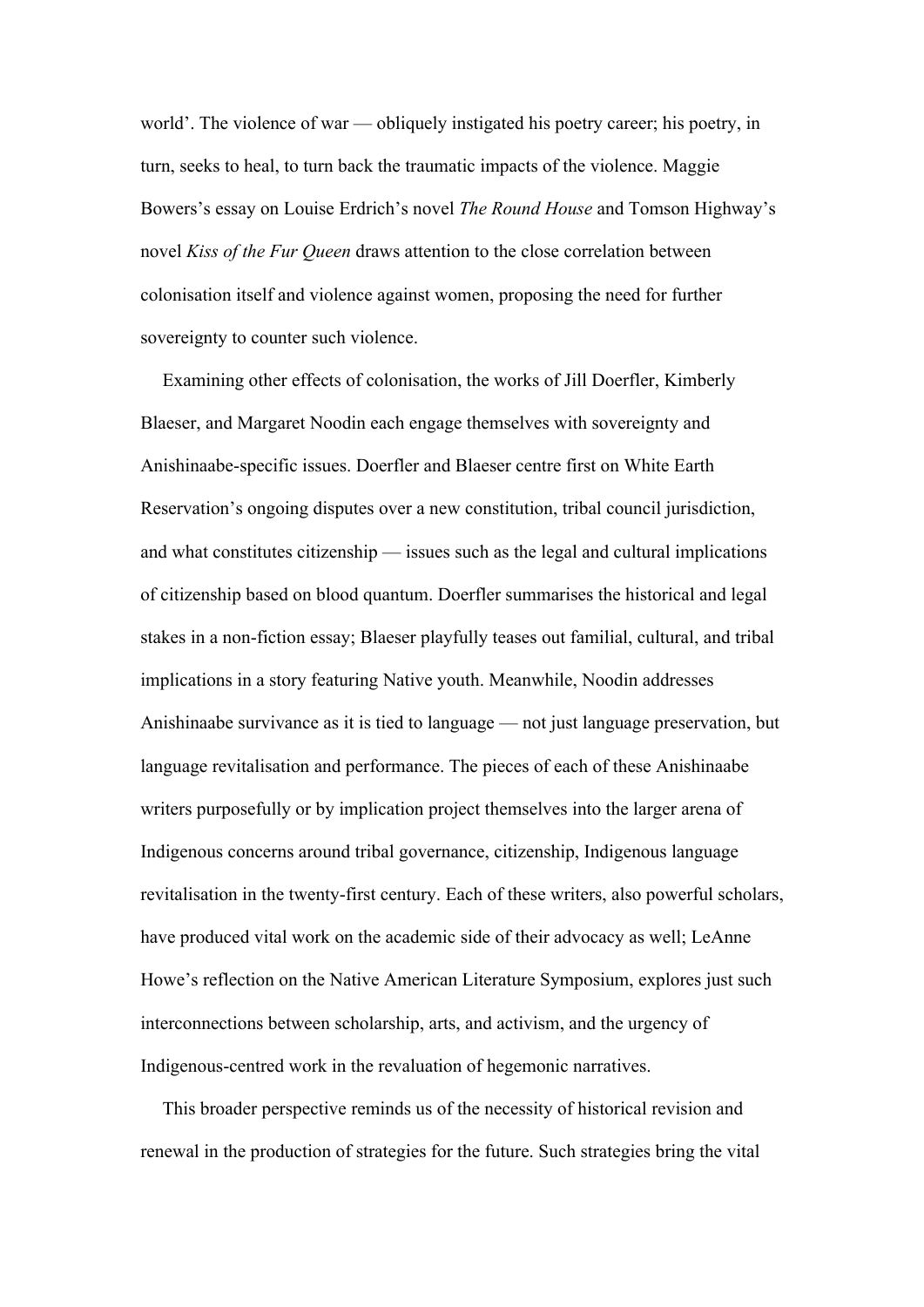presence of Native American people into the histories that are retold, embedding in the telling implications for contemporary listeners. Craig Santos Perez casts his attention back to a re-visioning of history — in this instance to World War Two and the bombing of his home island of Guam. He simultaneously celebrates powerful legacies of Chamorro language and traditional teachings as survivance tools of present generations. Likewise, the poetry of Inupiaq writer Joan Kane shares Perez's preoccupation with voicing the complex connections between memory, land, and ecological destruction. Her enigmatic poetry builds both tension and intimacy through imagery of the ice-turned-watery eco-system.

In Gordon Henry's essay, Gerald Vizenor's writing in *Summer in the Spring*, drawing upon archival artefacts, comes under scrutiny as Henry interrogates the palimpsestic rewriting of pictographic art and oral traditions, focusing upon the politics of revision and appropriation that are negotiated in such work.

Heid Erdrich, another Anishinaabe literary activist, creates poetry of personal and communal renewal. Her melodic style slides between English and Anishnaabemowin invoking a nearly spiritual register; here specifically her poems employ myth with lush natural images of growth and cultivation to suggest a timeless flourishing. The overlap of the personal and communal is given a more playful and mundane rendering in Eric Gansworth's short fiction. Setting his Native coming-of-age story among reservation homes, Bible study classrooms, late night horror movies and a backing track of The Beatles, Gansworth shines a critical light on the subtle propaganda of American society. Like Erdrich and Gansworth, Akwesasne Mowhawk poet James Stevens similarly engages with layers of story, image, and language to reconfigure contemporary understandings. His sensuous metaphorical poems are inspired by *Lotería* cards (used to play a kind of Mexican bingo). Steven's poetic conjuring